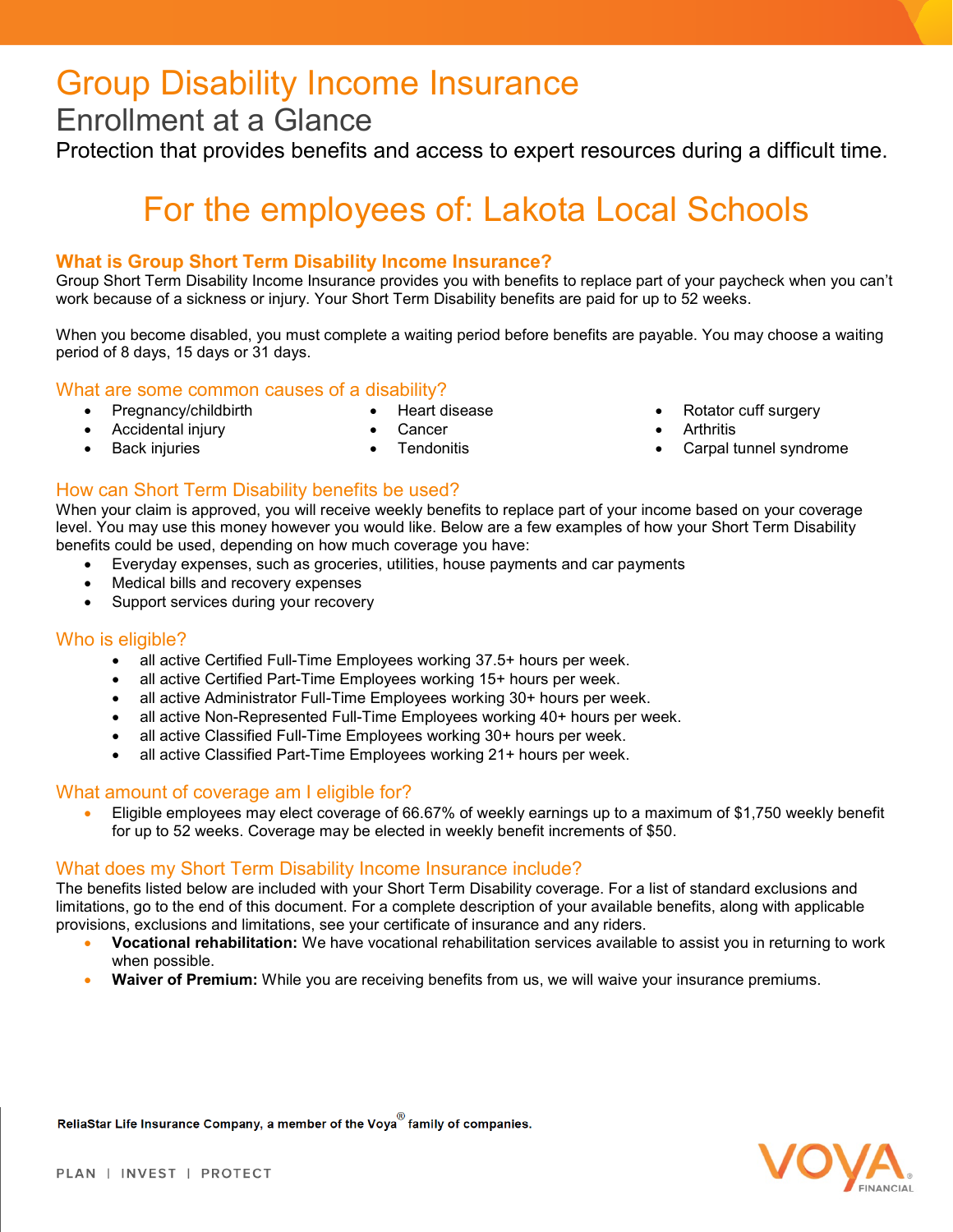#### How much does Short Term Disability Income Insurance cost?

**Short Term Disability (Weekly) Income Rates 66.67% of Weekly Earnings to a maximum of \$1,750 Weekly Benefit**

| <b>Benefit Waiting Period</b> | Rates per \$ 10 of weekly benefit |
|-------------------------------|-----------------------------------|
| 8 Day Benefit Waiting Period  | \$1.26                            |
| 15 Day Benefit Waiting Period | \$1.101                           |
| 31 Day Benefit Waiting Period | \$0.814                           |

Use the steps below to calculate your premium payments:

Your eligible annual earnings are the salary or wage you receive from your employer. It does not include bonuses, commissions and/or overtime pay.

**Step 1**: Divide your eligible annual earnings by 52.

- **Step 2**: Multiple that figure by the benefit percentage. This gives you your weekly benefit amount. You may elect coverage in \$50 increments.
- **Note**: If your calculated weekly benefit is more than the maximum weekly benefit of \$1,750, use the maximum weekly benefit of \$1,750 to continue the calculations in step 3.
- **Step 3**: Divide your weekly benefit amount by 10.
- **Step 4**: Multiple that figure by the rate.
- The final figure will be your cost per month.

Your contributions are deducted on a post-tax basis.

### Do I need to provide evidence of insurability (answer health questions) to be covered for Short Term Disability Income Insurance?

#### New Hires

• You do not need to provide evidence of insurability to be covered.

Annual Enrollment

• You may increase your current coverage by 1 level without providing evidence of insurability.

#### **What is Group Long Term Disability Income Insurance?**

Group Long Term Disability Income Insurance provides you with benefits to replace a part of your paycheck when you can't work because of a sickness or injury.

#### How can Long Term Disability benefits be used?

When your claim is approved, you will receive monthly benefits to replace part of your income based on your coverage level. You may use this money however you would like. Below are a few examples of how your Long Term Disability benefits could be used, depending on how much coverage you have:

- Rent or mortgage payment
- Car payments
- Groceries and utilities
- Medical bills and recovery expenses

#### Who is eligible?

- all active Certified Full-Time Employees working 37.5+ hours per week.
- all active Certified Part-Time Employees working 15+ hours per week.
- all active Administrator Full-Time Employees working 30+ hours per week.
- all active Non-Represented Full-Time Employees working 40+ hours per week.
- all active Classified Full-Time Employees working 30+ hours per week.
- all active Classified Part-Time Employees working 21+ hours per week.

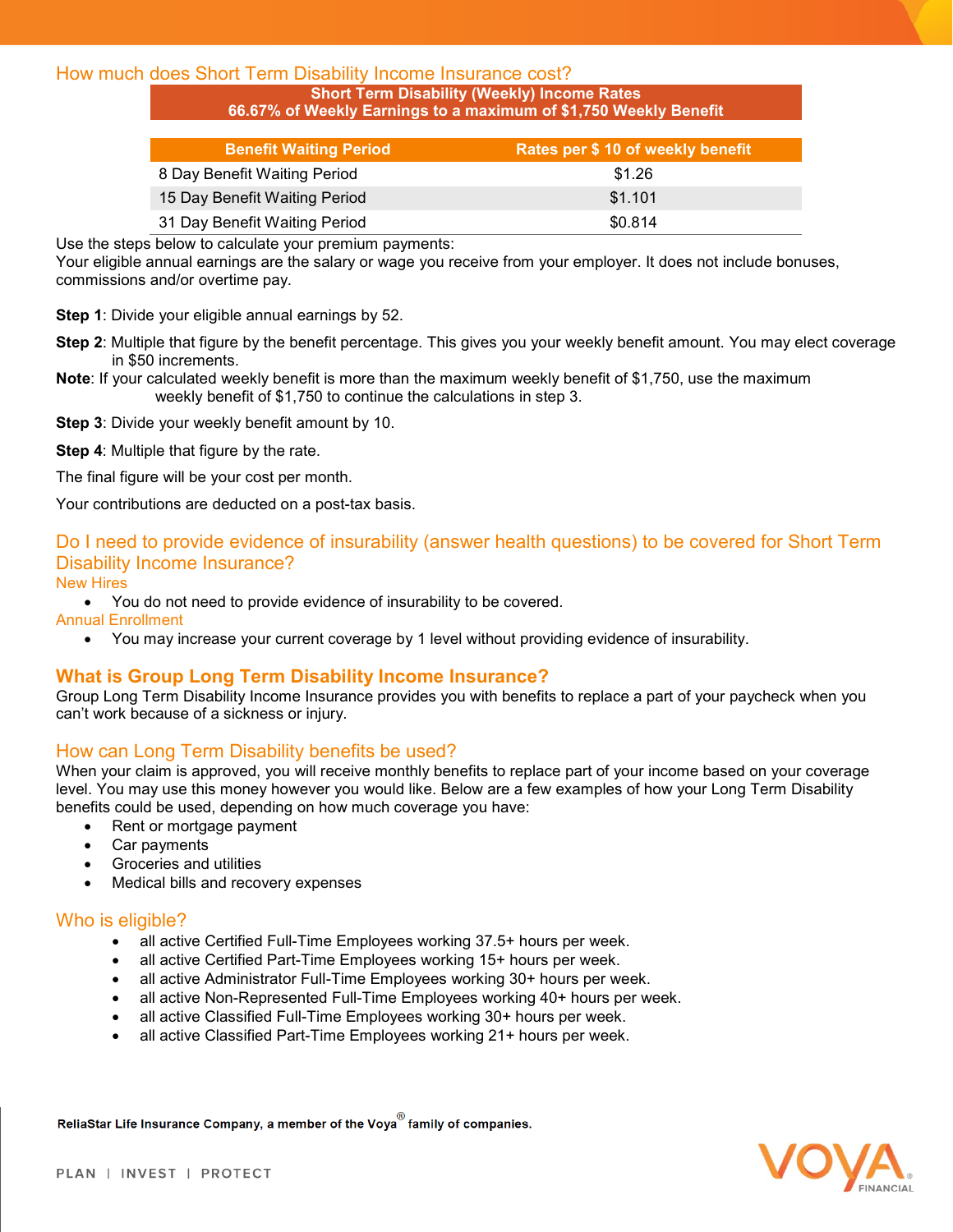#### What amount of coverage am I eligible for?

Eligible employees may elect coverage of 66.67% of monthly earnings with a maximum monthly benefit of \$7,500. Coverage may be elected in monthly benefit increments of \$100.

#### What is the elimination period?

When you become disabled, you must complete an elimination period meaning that you are absent from work due to the same disability. You may choose an elimination period of 60 days, 90 days, 180 days or 360 days. Any days that you are able to work after the start of your disability will not count towards your elimination period.

#### How long will I receive benefits?

Long Term Disability Income benefits are paid for the duration of your disability or to the maximum period of payment shown below.

For a disability which begins before you reach age 60, the Maximum Period of Payment will be until the Social Security Normal Retirement Age (SSNRA), as shown in the following table:

| <b>Year of Birth</b> | <b>Social Security Retirement Age (SSNRA)*</b> |
|----------------------|------------------------------------------------|
| Before 1938          | 65 years                                       |
| 1938                 | 65 years and 2 months                          |
| 1939                 | 65 years and 4 months                          |
| 1940                 | 65 years and 6 months                          |
| 1941                 | 65 years and 8 months                          |
| 1942                 | 65 years and 10 months                         |
| 1943-1954            | 66 years                                       |
| 1955                 | 66 years and 2 months                          |
| 1956                 | 66 years and 4 months                          |
| 1957                 | 66 years and 6 months                          |
| 1958                 | 66 years and 8 months                          |
| 1959                 | 66 years and 10 months                         |
| <b>After 1959</b>    | 67 vears                                       |

For a disability which starts on or after you reach age 60, the Maximum Period of  $\mathbf{P}$  and will be determined according to the following table:

| I a gillerik will be determined according to the following table.                 |                                              |  |
|-----------------------------------------------------------------------------------|----------------------------------------------|--|
| <b>Age When Disability</b>                                                        | <b>Maximum Period of Payment</b>             |  |
| <b>Begins</b>                                                                     |                                              |  |
| 60                                                                                | 60 months or to SSNRA*, whichever is greater |  |
| 61                                                                                | 48 months or to SSNRA*, whichever is greater |  |
| 62                                                                                | 42 months or to SSNRA*, whichever is greater |  |
| 63                                                                                | 36 months or to SSNRA*, whichever is greater |  |
| 64                                                                                | 30 months or to SSNRA*, whichever is greater |  |
| 65                                                                                | 24 months                                    |  |
| 66                                                                                | 21 months                                    |  |
| 67                                                                                | 18 months                                    |  |
| 68                                                                                | 15 months                                    |  |
| 69 and over                                                                       | 12 months                                    |  |
| *Age at which you are entitled to unreduced Social Security Benefits based on the |                                              |  |

Social Security Amendments of 1983.

#### What does my Long Term Disability Income Insurance include?

The benefits listed below are included with your Long Term Disability coverage. For a list of standard exclusions and limitations, go to the end of this document. For a complete description of your available benefits, along with applicable provisions, exclusions and limitations, see your certificate of insurance and any riders.

- **Vocational rehabilitation:** We have vocational rehabilitation services available to assist you in returning to work when possible. If applicable, we will provide you with a written plan developed specifically for you.
- **Workplace modification:** Modifications may be made to your workplace in order to help you return to work.

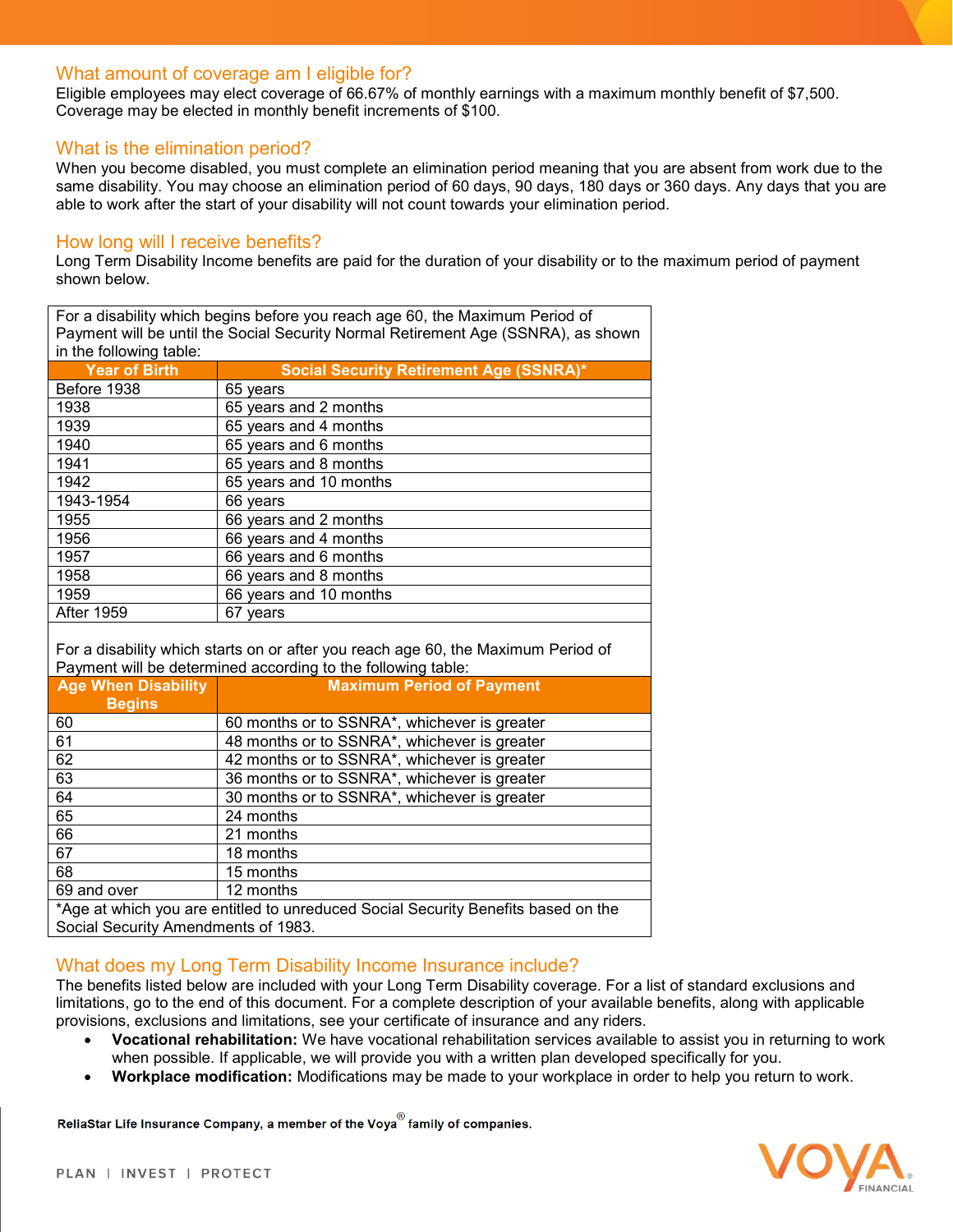- **Waiver of Premium:** While you are receiving benefits from us, we will waive your insurance premiums.
- **Conversion:** If you leave your job, you may be eligible to convert long term disability coverage and pay premiums to the insurer directly.
- **Social Security Disability Income (SSDI) filing assistance:** When appropriate, experts will help you file for SSDI benefits, which can be a very difficult process.
- **Survivor Benefit:** If you pass away while receiving disability benefits, we may pay your eligible survivor a lumpsum benefit equal to three times your monthly payment.

#### How much does Long Term Disability Income Insurance cost?

**Long Term Disability (Monthly) Income Rates 66.67% of Basic Monthly Earnings to a maximum of \$7,500**

| <b>Elimination Period</b>  | Rates per \$100<br>of monthly benefit |
|----------------------------|---------------------------------------|
| 60 Day Elimination Period  | \$2.153                               |
| 90 Day Elimination Period  | \$1.859                               |
| 180 Day Elimination Period | \$1.439                               |
| 360 Day Elimination Period | \$1.218                               |

Use the steps below to calculate your premium payments:

Your eligible annual earnings are the salary or wage you receive from your employer. It does not include bonuses, commissions and/or overtime pay.

**Step 1:** Divide your eligible annual earnings by 12.

**Step 2**: Multiply that figure by the benefit percentage. You may elect coverage in \$100 monthly benefit increments.

Note: If your calculated monthly benefit is more than the maximum monthly benefit of \$7,500, use the maximum monthly benefit of \$7,500 to continue the calculations in step 3.

**Step 3:** Divide that number by 100.

**Step 4:** Multiple that figure by the monthly rate.

The final figure will be your cost per month.

Your contributions are deducted on a post-tax basis.

#### Do I need to provide evidence of insurability (answer health questions) to be covered for Long Term Disability Income Insurance?

New Hires

• You do not need to provide evidence of insurability to be covered..

Open Enrollment

• You do not need to provide evidence of insurability to be covered.

#### Why isn't Social Security Disability Insurance enough?

It could take over one year to receive approval for Social Security Disability Insurance (SSDI) benefits. Additionally, one of the decision points the Social Security Administration uses to determine if you meet their definition of disability is whether your disability is expected to last at least a year or result in your death. Disability Income Insurance can provide benefits while you wait for SSDI benefits to be approved and can supplement those benefits once approved.

#### Why would someone need both Short and Long Term Disability Income coverage?

Short and Long Term Disability coverage provide financial protection for different periods of time. Short Term Disability coverage is intended to provide financial protection for a disability lasting just a few weeks. Some disabilities last longer. Long Term Disability benefits begin after Short Term Disability has been exhausted. Depending on the terms of your plan, you may be eligible to receive Long Term Disability benefits until you are no longer disabled or reach Social Security Normal Retirement Age.

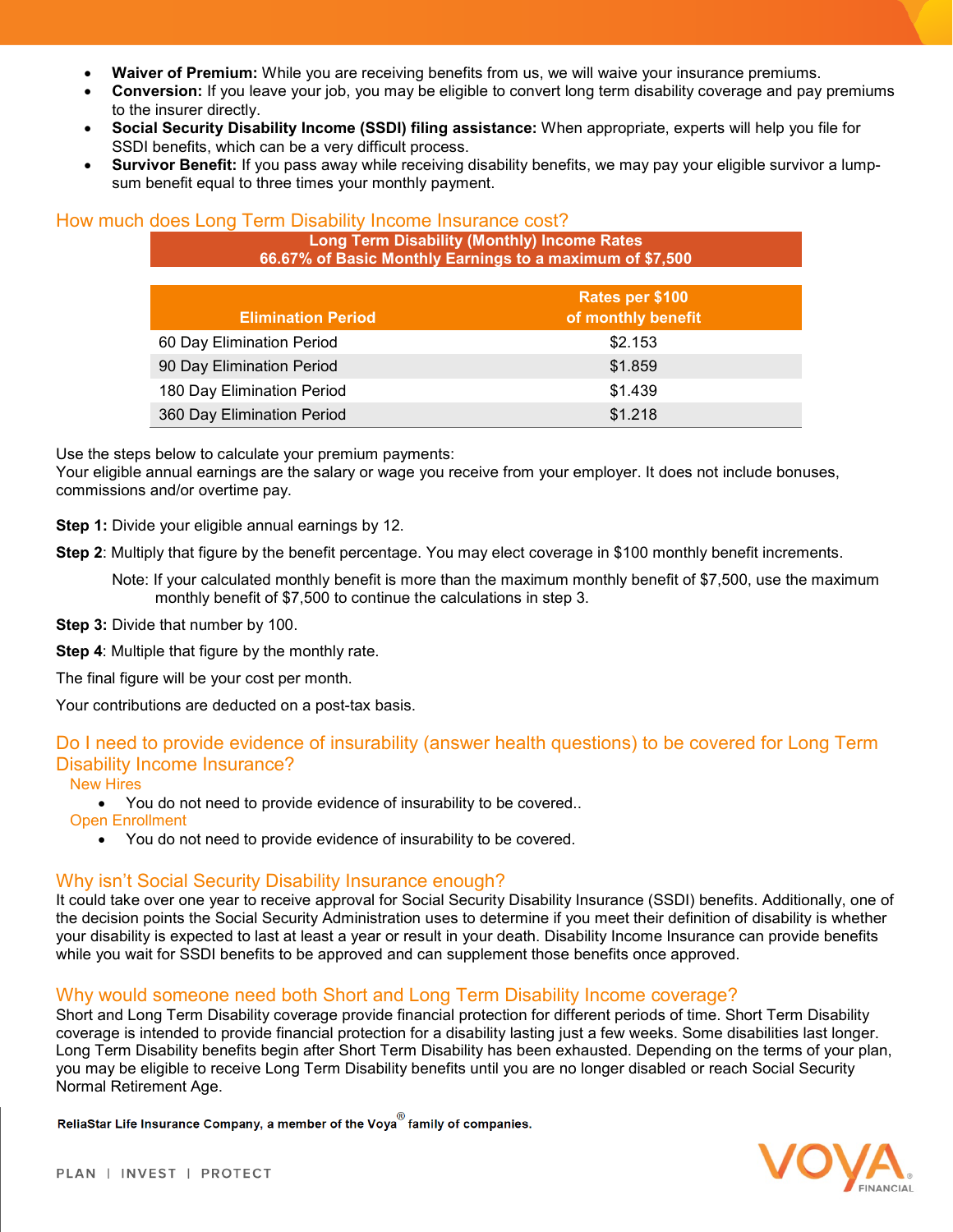#### Why should I enroll through my employer?

- Insurance premiums are deducted from your paycheck.
- We will waive your premiums while you are receiving benefits from us.
- The cost of Disability Income Insurance through your employer is usually much lower than an individual disability policy.

#### Exclusions and Limitations

#### Short Term Disability Income Insurance Exclusions and Limitations\*

Benefits are not payable if your disability results from any of the following:

- Sickness or injury which occurs in any armed conflict, whether declared as war or not, involving any country or government.
- Sickness or injury which occurs while you are on military service for any country or government.
- Intentionally self-inflicted injury or illness, whether you are sane or insane.
- Injury which occurs when you commit or attempt to commit a felony.
- Injury suffered in a fight in which you are the aggressor.
- Sickness or injury due to cosmetic or reconstructive surgery, except for surgery necessary to correct a deformity caused by sickness or accidental injury.
- Sickness or accidental injury for which you have or had a right to payment under a workers' compensation or similar law. This includes payment you would have been entitled to receive if the Policyholder had not declined to provide workers' compensation insurance as allowed by the Policyholder's state of domicile.
- Sickness or accidental injury arising out of or in the course of work for pay, profit or gain.

Benefits are not payable for the portion of any period of disability that you are confined in a penal or correctional institution as a result of conviction for a criminal or other public offense.

Benefits are not payable if your disability is due to a pre-existing condition and you became disabled during the first 12 months your insurance is in effect. A pre-existing condition is a sickness or accidental injury for which, during the 12 months immediately before the effective date of your insurance or increased amount of insurance, you did one or more of the following: received medical treatment, care, services or advice; or took prescribed drugs; or had medications prescribed.

Even though you may experience multiple reasons for your disability, only one disability benefit is payable at any given time.

Your benefits will be reduced by other income you are eligible to receive while disabled. These include but aren't limited to:

- Income received from any form of employment
- Unemployment benefits and any type of income replacement provided by your employer
- Workers' Compensation benefits or benefits from similar programs
- Judgments or settlements you receive related to disability
- Disability or retirement payments under Social Security or other federal and state plans
- Disability income payments under automobile liability insurance benefits
- Disability income payments payable under any other group insurance policy and certain retirement payments provided under your employer's retirement plan

\*Limitations and exclusions will vary by state and by your employer's benefit plan.

#### Long Term Disability Income Insurance Exclusions and Limitations\*

Benefits are not payable if your disability is caused by, contributed to or resulting from your:

- Loss of a professional or occupational license or certification
- Commission of or attempt to commit a felony
- Intentionally self-inflicted injuries
- Attempted suicide, regardless of mental capacity
- Being legally intoxicated or being under the influence of any narcotic, unless taken under the direction of and as directed by a doctor
- Participation in a war, declared or undeclared, or any act of war